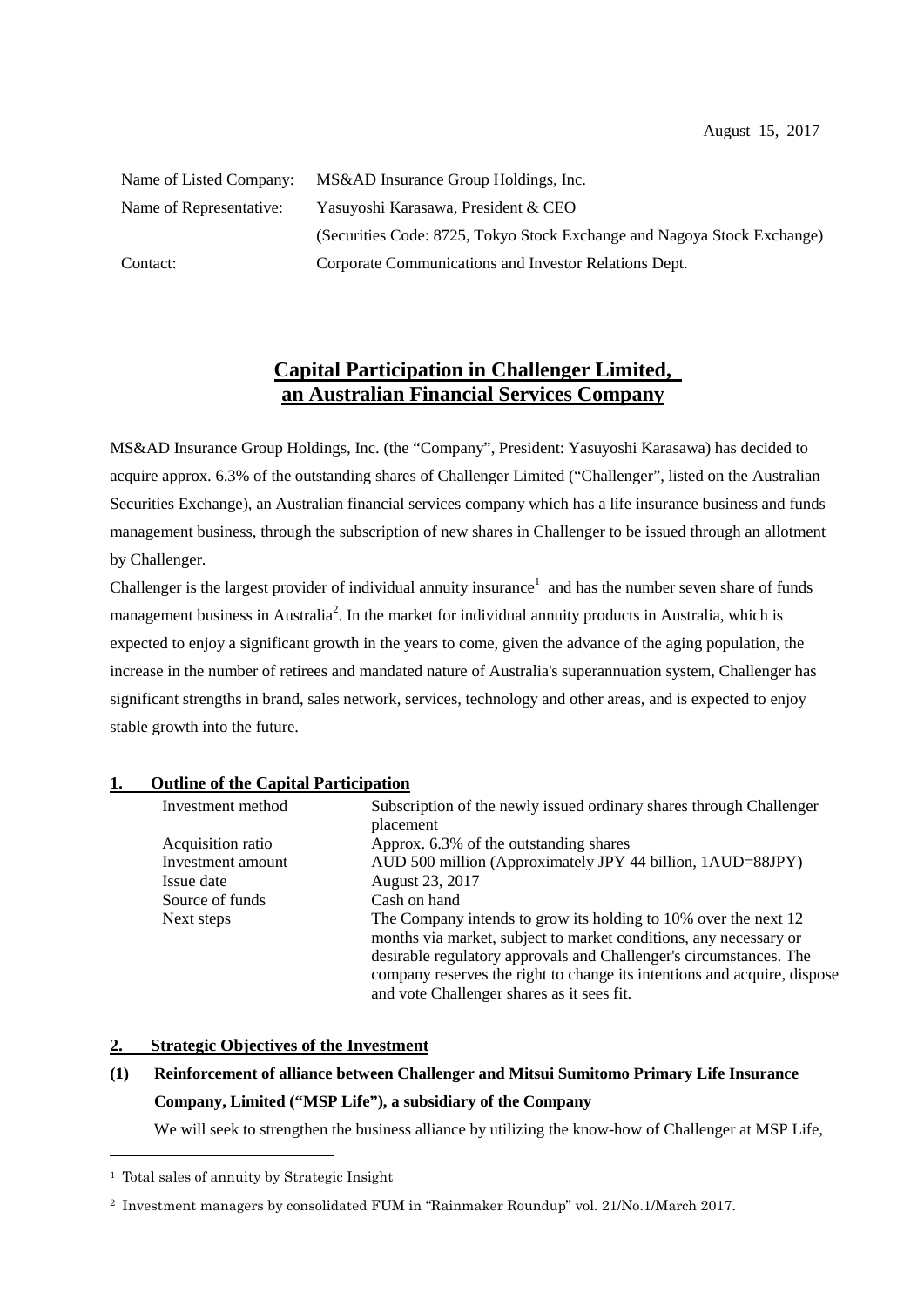whose business model has a high degree of affinity with that of Challenger, and through initiatives to promote and accelerate the joint development of new products, to acquire know-how in such areas as the management of longevity risk.

### **(2) Further diversification of business portfolio**

By incorporating the annuity insurance business in Australia, which shows growth potential, we will seek to achieve further diversification of risk in the business portfolio of the MS&AD Insurance Group.

### **(3) Pursuit of group-wide growth opportunities**

Through the investment in, and business alliance with, Challenger and personnel exchange associated with the foregoing, we will seek to build a long-term strategic relationship with Challenger and work to bring growth opportunities on a group-wide basis by harnessing its know-how, network and other strengths.

| (1)<br>Challenger Limited<br>Company name                                                      |                                                                                                                            |                                    |                         |       |  |  |
|------------------------------------------------------------------------------------------------|----------------------------------------------------------------------------------------------------------------------------|------------------------------------|-------------------------|-------|--|--|
| Established<br>(2)                                                                             | 1985                                                                                                                       |                                    |                         |       |  |  |
| (3) Headquarters                                                                               |                                                                                                                            | Sydney, New South Wales, Australia |                         |       |  |  |
| Representatives<br>(4)                                                                         | Chairman: Peter Polson<br>Managing Director and CEO: Brian Benari                                                          |                                    |                         |       |  |  |
| (5) Number of employees<br>(at the end of June 2017)                                           | 655                                                                                                                        |                                    |                         |       |  |  |
| Main lines of business<br>(6)                                                                  | Life insurance business and funds management business                                                                      |                                    |                         |       |  |  |
| (7)<br>Contributed equity<br>(at the end of June 2016)                                         | AUD 1,547 million                                                                                                          |                                    |                         |       |  |  |
| $(8)$ Rating                                                                                   | S&P: Group Rating (Challenger Life Company) - A (Stable)<br>Challenger Limited · BBB+ (Stable)                             |                                    |                         |       |  |  |
| Listed on<br>(9)                                                                               | <b>ASX</b>                                                                                                                 |                                    |                         |       |  |  |
| $(10)$ Fiscal year                                                                             | Ending on June 30 of each year                                                                                             |                                    |                         |       |  |  |
| MS&AD<br>(11)<br><b>Ties</b><br>with<br>the<br>Insurance Group                                 | There are reinsurance transactions between MSP Life and<br>Challenger Life Company Limited, a subsidiary of<br>Challenger. |                                    |                         |       |  |  |
| (12) Challenger Group's consolidated results and financial condition over the last three years |                                                                                                                            |                                    | (Unit: millions of AUD) |       |  |  |
| Fiscal year                                                                                    | FY2014                                                                                                                     | FY2015                             | FY2016                  |       |  |  |
| Net assets (excluding non-controlling interests)                                               | 2,153                                                                                                                      | 2,543                              | 2,681                   |       |  |  |
| Total assets                                                                                   | 17,323                                                                                                                     | 18,532                             | 21,257                  |       |  |  |
| Net assets per basic share (AUD)                                                               |                                                                                                                            | 4.22                               | 4.60                    | 4.80  |  |  |
| Life sales                                                                                     |                                                                                                                            | 3,380                              | 3,697                   | 4,350 |  |  |
| Profit attributable to equity holders                                                          |                                                                                                                            | 341                                | 299                     | 328   |  |  |
| Dividends per share (AUD cents)                                                                | 26.0                                                                                                                       | 30.0                               | 32.5                    |       |  |  |

### **3. Overview of Challenger Limited**

\* For further infotmation on Challenger's FY2017 financial results, major shareholders and shareholding ratio, etc., please refer to Challenger's Annual Report which is going to be released today on its website; [http://www.challenger.com.au/share/2017.asp.](http://www.challenger.com.au/share/2017.asp)